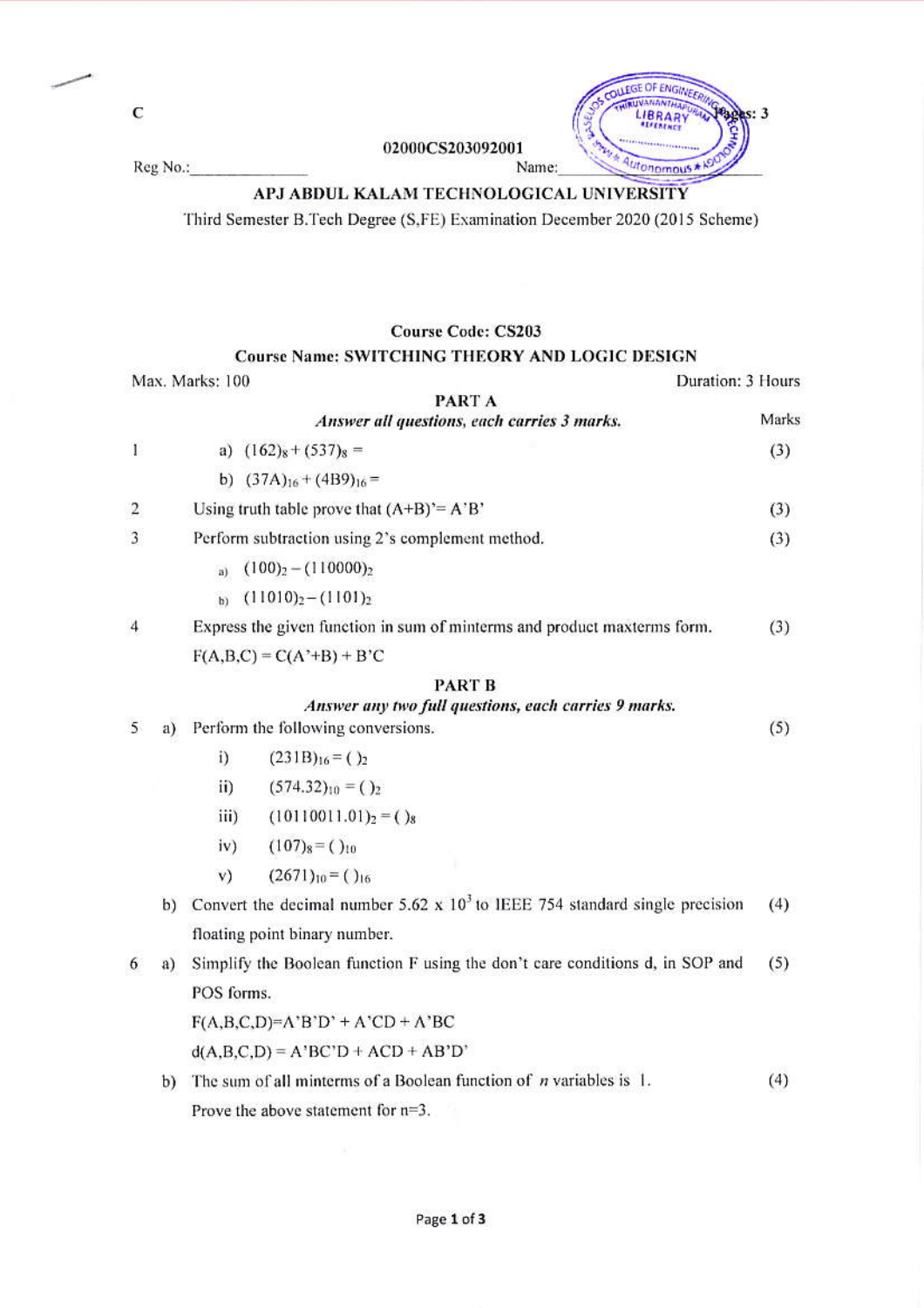# 02000CS203092001

| 7               | a) | Simplify the given function using Tabulation method and determine the prime                                                                   | (9)  |
|-----------------|----|-----------------------------------------------------------------------------------------------------------------------------------------------|------|
|                 |    | implicants, essential prime implicants and the minimized Boolean expression.                                                                  |      |
|                 |    | $F(A,B,C,D) = \Sigma(0,2,6,8,9,10,11,13,15)$                                                                                                  |      |
|                 |    | PART C                                                                                                                                        |      |
|                 |    | Answer all questions, each carries 3 marks.                                                                                                   |      |
| 8               |    | Implement Exclusive-OR using only NAND gates.                                                                                                 | (3)  |
| 9               |    | Draw the truth table and the logic circuit of a full adder.                                                                                   | (3)  |
| 10              |    | Explain race around condition in JK flip-flop.                                                                                                | (3)  |
| 11              |    | Draw the logic diagram of a D flip-flop using only NAND gates. Draw the                                                                       | (3)  |
|                 |    | characteristic table and obtain the characteristic equation.                                                                                  |      |
| 12              | a) | <b>PART D</b><br>Answer any two full questions, each carries 9 marks.<br>A combinational circuit is defined by the following two functions.   | (5)  |
|                 |    | $F_1 = x'y' + xyz'$                                                                                                                           |      |
|                 |    | $F_2 = x' + y$                                                                                                                                |      |
|                 |    | Design the circuit with a decoder and external gates.                                                                                         |      |
|                 | b) | Implement the function $F(A,B,C) = \Sigma(0,2,3,5)$ using a 2X1 MUX.                                                                          | (4)  |
| 13 <sup>7</sup> | a) | Design a magnitude comparator that compares two 3 bit numbers A and B.                                                                        | (5)  |
|                 | b) | Design a circuit that implements an SR flip-flop using a D flip-flop.                                                                         | (4)  |
| 14              | a) | A sequential circuit has two flip-flops A and B and one input x. The flip-flop                                                                | (9)  |
|                 |    | input functions are as follows.                                                                                                               |      |
|                 |    | $J_A = xB$ , $K_A = xB'$                                                                                                                      |      |
|                 |    | $J_B = x' A'$ , $K_B = x + A$                                                                                                                 |      |
|                 |    | Obtain the state table, state diagram and state equations.                                                                                    |      |
|                 |    | PART E                                                                                                                                        |      |
| 15              | a) | Answer any four full questions, each carries 10 marks.<br>Draw the circuit diagram of a 4-bit bidirectional shift register with parallel load | (10) |
|                 |    | and explain its working.                                                                                                                      |      |
| 16              |    |                                                                                                                                               |      |
|                 | a) | Design a serial adder using a sequential-logic procedure                                                                                      | (7)  |
|                 | b) | Explain the different types of ROMs.                                                                                                          | (3)  |
| 17              | a) | Design a counter with the following binary sequence: 0, 1, 3, 7, 6, 4 and repeat.                                                             | (6)  |
|                 |    | Use T flip-flops.                                                                                                                             |      |
|                 | b) | Write an HDL code for a half adder in structural style of modelling.                                                                          | (4)  |
|                 |    |                                                                                                                                               |      |